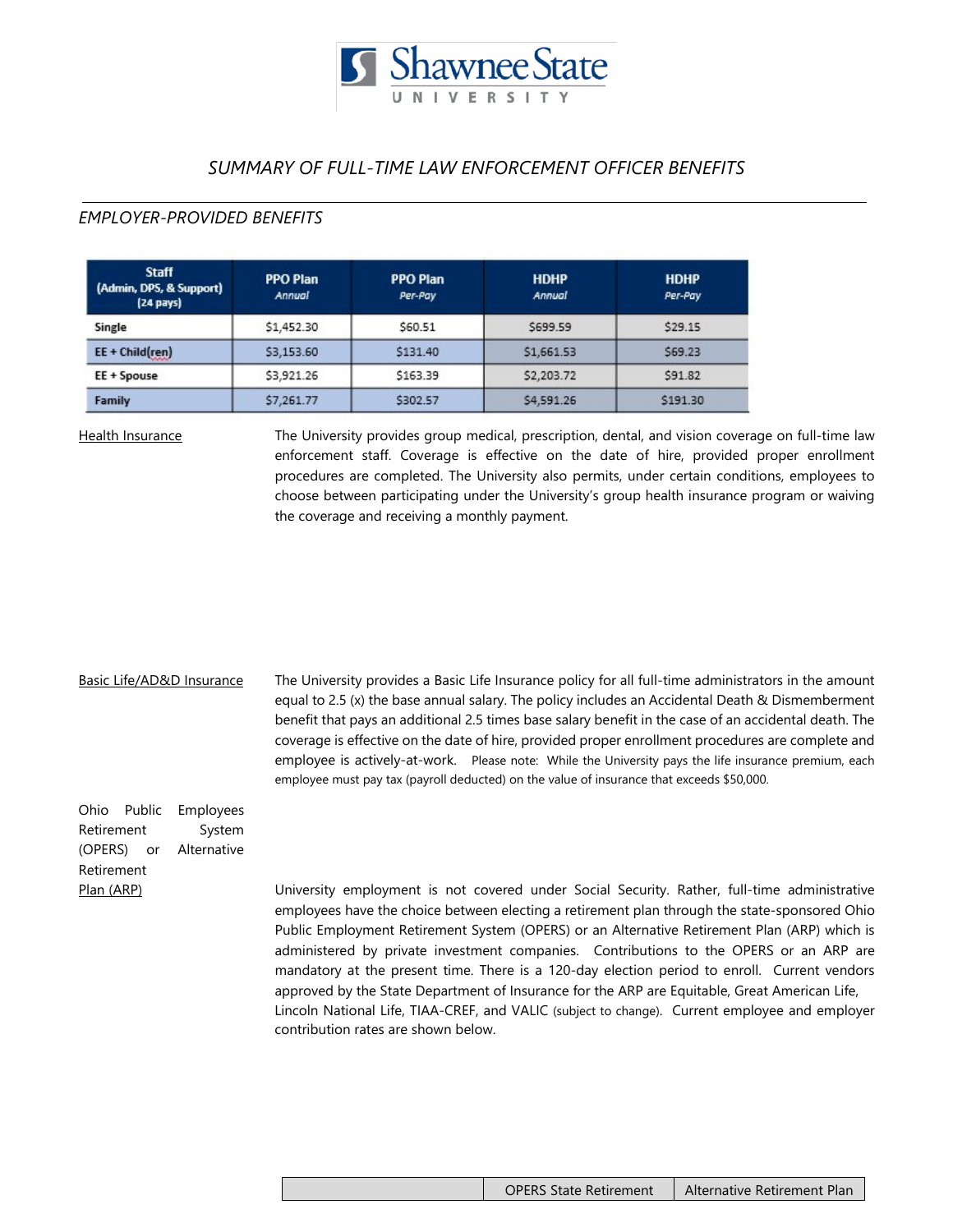|                        | <b>Employee Contribution</b>                                                                                                                                                                                                                                                                                                                                                                                                                                                                                                                                                                                                                     | 13.00%                                                                                                                                                                                                                                                                                    | 12.60% |  |  |  |
|------------------------|--------------------------------------------------------------------------------------------------------------------------------------------------------------------------------------------------------------------------------------------------------------------------------------------------------------------------------------------------------------------------------------------------------------------------------------------------------------------------------------------------------------------------------------------------------------------------------------------------------------------------------------------------|-------------------------------------------------------------------------------------------------------------------------------------------------------------------------------------------------------------------------------------------------------------------------------------------|--------|--|--|--|
|                        | <b>SSU Retirement Contribution</b>                                                                                                                                                                                                                                                                                                                                                                                                                                                                                                                                                                                                               | 18.10%                                                                                                                                                                                                                                                                                    | 17.33% |  |  |  |
|                        | <b>OPERS Unfunded Liability</b>                                                                                                                                                                                                                                                                                                                                                                                                                                                                                                                                                                                                                  |                                                                                                                                                                                                                                                                                           | 0.77%  |  |  |  |
| <b>Sick Leave</b>      | Administrative employees receive 120 hours of sick leave credit upon hire. After the first year of<br>employment and thereafter sick leave accrues based upon the employee's full-time equivalency<br>(FTE) percentage. This is normally accrued at 4.62 hours per pay period. Employees may transfer<br>into his/her University sick leave account any accumulated, documented, and verified sick leave<br>balance that has been accumulated in the public service in the State of Ohio, provided that his/her<br>re-employment takes place within ten (10) years of the date on which the employee was last<br>terminated from public service. |                                                                                                                                                                                                                                                                                           |        |  |  |  |
| <b>Vacation Leave</b>  | Full-time twelve month Administrative employees accrue vacation leave beginning at 20 days per<br>year (accrued at 6.15 hours per pay period). Administrative vacation policy 4.52 provides for<br>graduated accruals based upon years of service with the University.                                                                                                                                                                                                                                                                                                                                                                           |                                                                                                                                                                                                                                                                                           |        |  |  |  |
| <b>Tuition Waiver</b>  | The University provides fee waivers to employees, their spouses and dependent children (24 years<br>of age or younger). Employees may take up to two courses not to exceed 6 credit hours per semester.<br>Spouses and children have a maximum allowance of 160 credit hours. Enrollment follows our<br>regular registration process that is available to the general student body. Eligible expenses include<br>instructional, general, technology, and applicable out of state fees. Reference Policy 4.58REV                                                                                                                                  |                                                                                                                                                                                                                                                                                           |        |  |  |  |
| <b>Athletic Center</b> | Membership to the Sports Center is FREE for full-time employees, spouses, and dependent children<br>age 14 and older.                                                                                                                                                                                                                                                                                                                                                                                                                                                                                                                            |                                                                                                                                                                                                                                                                                           |        |  |  |  |
| <b>Health Clinic</b>   |                                                                                                                                                                                                                                                                                                                                                                                                                                                                                                                                                                                                                                                  | Employees may utilize the University Health Clinic as needed for the payment of \$20 per visit.<br>These payments will be processed through payroll deduction and employees will be required to<br>complete a payroll deduction authorization form at the time the services are rendered. |        |  |  |  |
| <u>Library</u>         | Our Library is available to you and your family members during their normal operating hours.                                                                                                                                                                                                                                                                                                                                                                                                                                                                                                                                                     |                                                                                                                                                                                                                                                                                           |        |  |  |  |
| Parking                | Off-street parking and/or designated faculty & staff parking is free at the present time. A key to<br>access the restricted faculty and staff parking lot can be obtained in the Human Resources Office.                                                                                                                                                                                                                                                                                                                                                                                                                                         |                                                                                                                                                                                                                                                                                           |        |  |  |  |
| Direct Deposit/PayCard | U.S. Bank PayCard.                                                                                                                                                                                                                                                                                                                                                                                                                                                                                                                                                                                                                               | University employees are paid on a biweekly basis. For your convenience, you may have your<br>paycheck direct deposited to any bank of your choice or you may have your pay deposited to the                                                                                              |        |  |  |  |
| Safety & Security      | For campus safety and security information please refer to www.shawnee.edu. Under Offices,<br>select Public Safety. Under Important Links, located on the left side of the page, click "Campus<br>Security and Fire Safety Report (PDF)."                                                                                                                                                                                                                                                                                                                                                                                                        |                                                                                                                                                                                                                                                                                           |        |  |  |  |

*DISCLAIMER: The above information is intended solely as a summary and should not be construed as a guarantee of a specific benefit. University provided benefits are subject to change according to appropriate labor agreement revisions, Board of Trustee policies, or legislative/regulatory changes in law.*